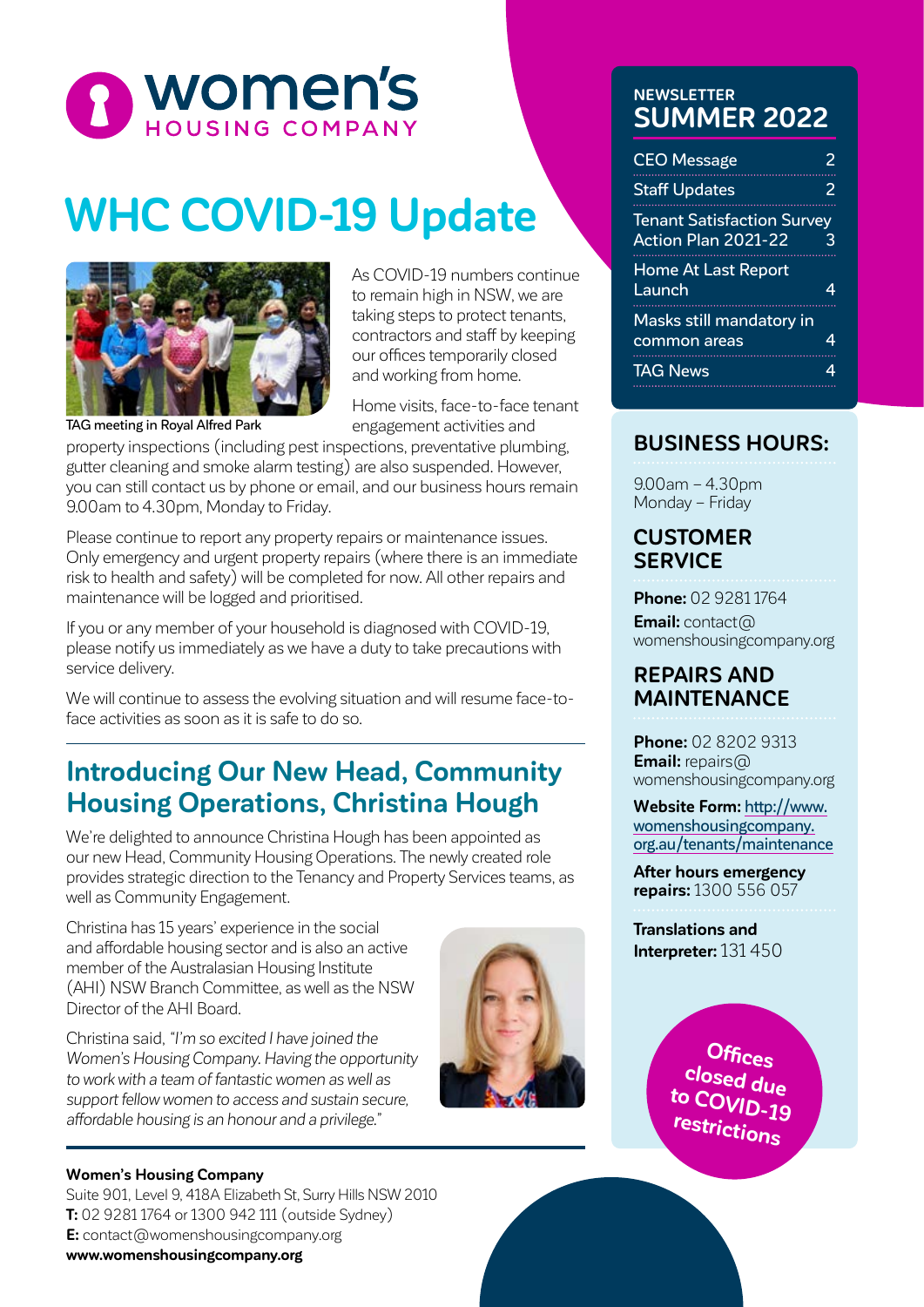# **CEO Message**

**Welcome to the first Newsletter for 2022 – a very special year for the Women's Housing Company as we mark our 40 Years of Service. The Company was established 4 decades ago to respond to the needs of single homeless women in inner Sydney. Today we are the largest women's housing organisation in Australia, providing housing and homelessness support services and advocating for change.** 

Throughout this time, many have contributed to the growth and success of the organisation – staff, Directors, funders and supporters. We are grateful to everyone who has been part of this journey and leant a hand in both small and significant ways. We have a housing portfolio comprising almost 1,100 properties, two Specialist Homelessness Services, and deliver a range of programs to support women who have experienced homelessness. In 2017 we expanded our brief to also assist women with children, an important development in our history. There is indeed a lot to celebrate this year and we'll have more information in the coming months.

There is also so much more that we need to do and we are committed to dialling up our advocacy in this important year. The housing affordability crisis in Australia and

the rates of domestic and family violence are having a detrimental impact on women's safety, security and wellbeing.

In addition, here is an update on a few other matters:

- Vaccination Policy the Board approved a new policy in December 2021, requiring our all staff to be fully vaccinated.
- $\bullet$  New housing we are commencing our search for new blocks of units to purchase, with assistance from the NSW Government and our own funds.
- Expansion of programs we received an additional 15 packages under the Together Home Program to provide housing and support to women that have experienced homelessness (total 45 packages).



- Wellbeing calls we are resuming our calls to all tenants. Given we can't have the same level of contact due to COVID-19, our team will resume calls to all tenants to check in on your wellbeing and any other matter relating to your tenancy.
- New staff with our recent growth, we have established a number of new positions to support our operations. We have also had some staff turnover and recruited new people to fill these roles. We welcome our new team members and look forward to gradually introducing everyone.

I wish everyone a happy and safe new year.

Best regards, **Debbie Georgopoulos** CEO WHC

# **Staff Updates**



#### **Susan Walker, Tenancy Manager**

Susan joined the Tenancy team in December. She comes with extensive experience in the social housing sector, having worked for North Coast Community Housing and Pacific Link Housing. Susan will be managing the Northern Sydney portfolio. Welcome Susan!

#### **Amanda Liu, Financial Accountant**

Amanda joined our Finance team in November. Amanda has 14 years' experience across various accounting roles and is a Certified Practising Accountant (CPA). Amanda is responsible for much of our financial accounting and statutory returns.





#### **Fiona Forrest, Tenant and Community Engagement Coordinator** After more than four years, Fiona will be leaving the WHC team. While we will be sad to see Fiona go, we wish her well in her new role and will let you know when we have a new Community Engagement lead in place.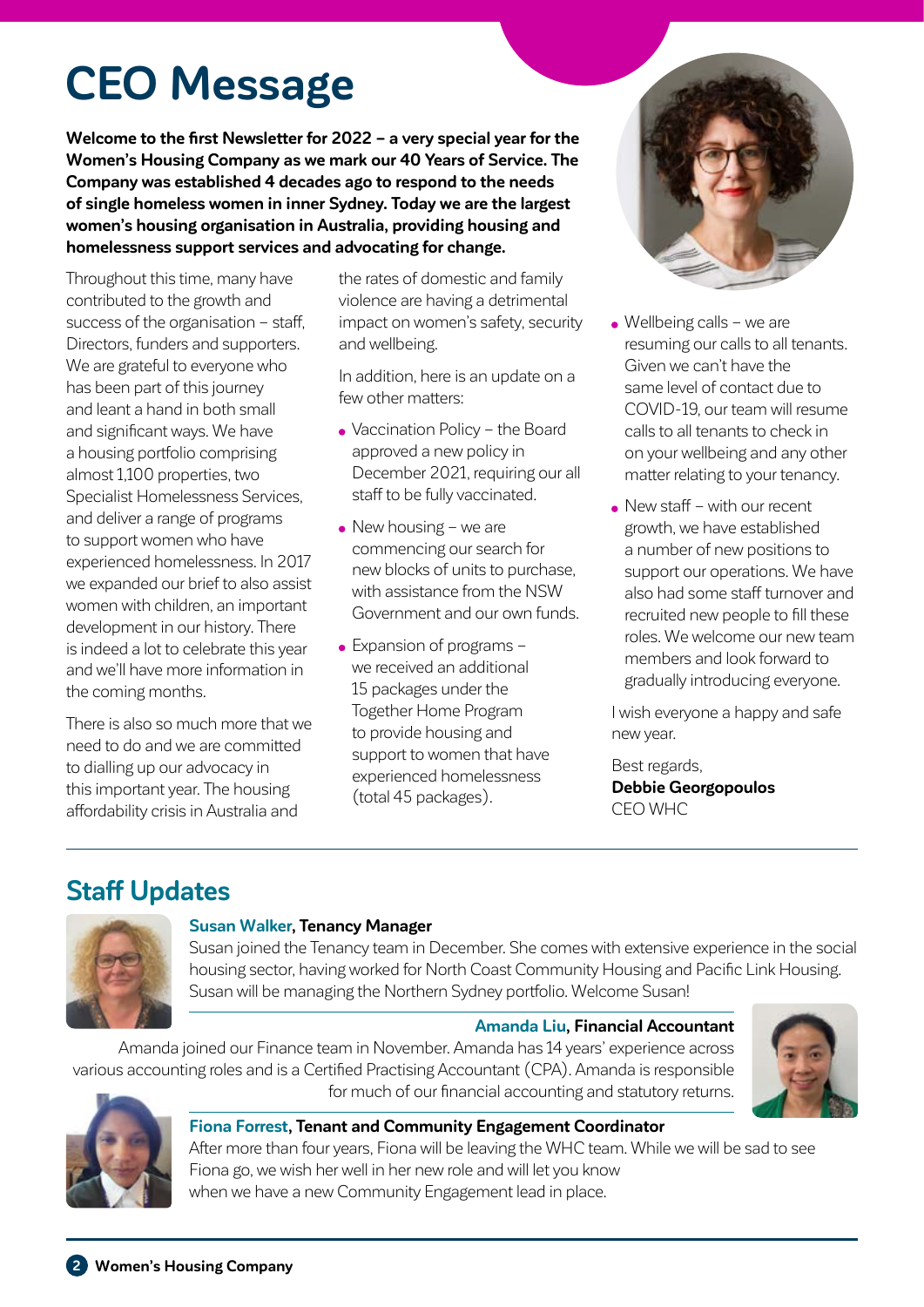# **Tenant Satisfaction Survey Action Plan 2021-22**

We reported on our 2021 Tenant Satisfaction Survey results in our Winter 2021 newsletter. We met or exceeded targets under the National Regulatory System for Community Housing but there is always room for improvement. We have developed an action plan of service improvements based on your feedback. The action plan will be monitored by the Tenant Advisory Group (TAG) over the coming months. **View the full action plan here: www.womenshousingcompany.org.au/news/96-Tenant-Satisfaction-Survey-Action-Plan-2021-22**

|                                | <b>You said:</b>                                                                                                                                                                                | We will:                                                                                                                                                                                                                                                                   |  |  |
|--------------------------------|-------------------------------------------------------------------------------------------------------------------------------------------------------------------------------------------------|----------------------------------------------------------------------------------------------------------------------------------------------------------------------------------------------------------------------------------------------------------------------------|--|--|
| <b>Communication</b>           |                                                                                                                                                                                                 |                                                                                                                                                                                                                                                                            |  |  |
|                                | <b>Inconsistent response to</b><br>phone messages and emails<br><b>Hard to know who your</b><br>current Tenancy Manager is<br><b>Rent reviews and statements</b><br>can difficult to understand | • Undertake customer service training<br>• Notify you of a new Tenancy Manager within 14 days<br>• Review the rent review procedure<br>• Review rent statements to ensure they are easy to<br>understand                                                                   |  |  |
| <b>Complaints</b>              |                                                                                                                                                                                                 |                                                                                                                                                                                                                                                                            |  |  |
|                                | <b>Service complaints process</b><br>could be improved                                                                                                                                          | • Review Complaints and Appeals Policy<br>• Implement regular complaints and appeals training<br>• Discuss complaint or appeal outcome with you before<br>sending a letter                                                                                                 |  |  |
| <b>Repairs and maintenance</b> |                                                                                                                                                                                                 |                                                                                                                                                                                                                                                                            |  |  |
|                                | <b>Inconsistent repairs quality</b>                                                                                                                                                             | • Continue to embed the new repairs contract with<br>improved monitoring<br>• Improve contract management and feedback                                                                                                                                                     |  |  |
| <b>Condition of home</b>       |                                                                                                                                                                                                 |                                                                                                                                                                                                                                                                            |  |  |
|                                | • Unsure when upgrades will<br>take place or how to manage<br>household issues such as<br>mould                                                                                                 | • Include more newsletter articles explaining carpet renewal<br>and other planned maintenance lifecycles<br>More tips on mould control and who's responsible for<br>what                                                                                                   |  |  |
| Neighbourhood                  |                                                                                                                                                                                                 |                                                                                                                                                                                                                                                                            |  |  |
|                                | <b>JInclear how neighbour</b><br>disputes and nuisance is<br>handled                                                                                                                            | • Develop neighbour dispute and nuisance policy                                                                                                                                                                                                                            |  |  |
| <b>Tenant engagement</b>       |                                                                                                                                                                                                 |                                                                                                                                                                                                                                                                            |  |  |
|                                | • Feeling more isolated due to<br>COVID-19<br><b>Mant more influence on</b><br>decision making or having<br>views listened to                                                                   | • Resume face-to-face activities, including social events as<br>soon as it's possible to do so<br>« Increase digital capability so more tenants can participate<br>online<br>• Complete two local area meetings this year, with senior<br>managers available for questions |  |  |